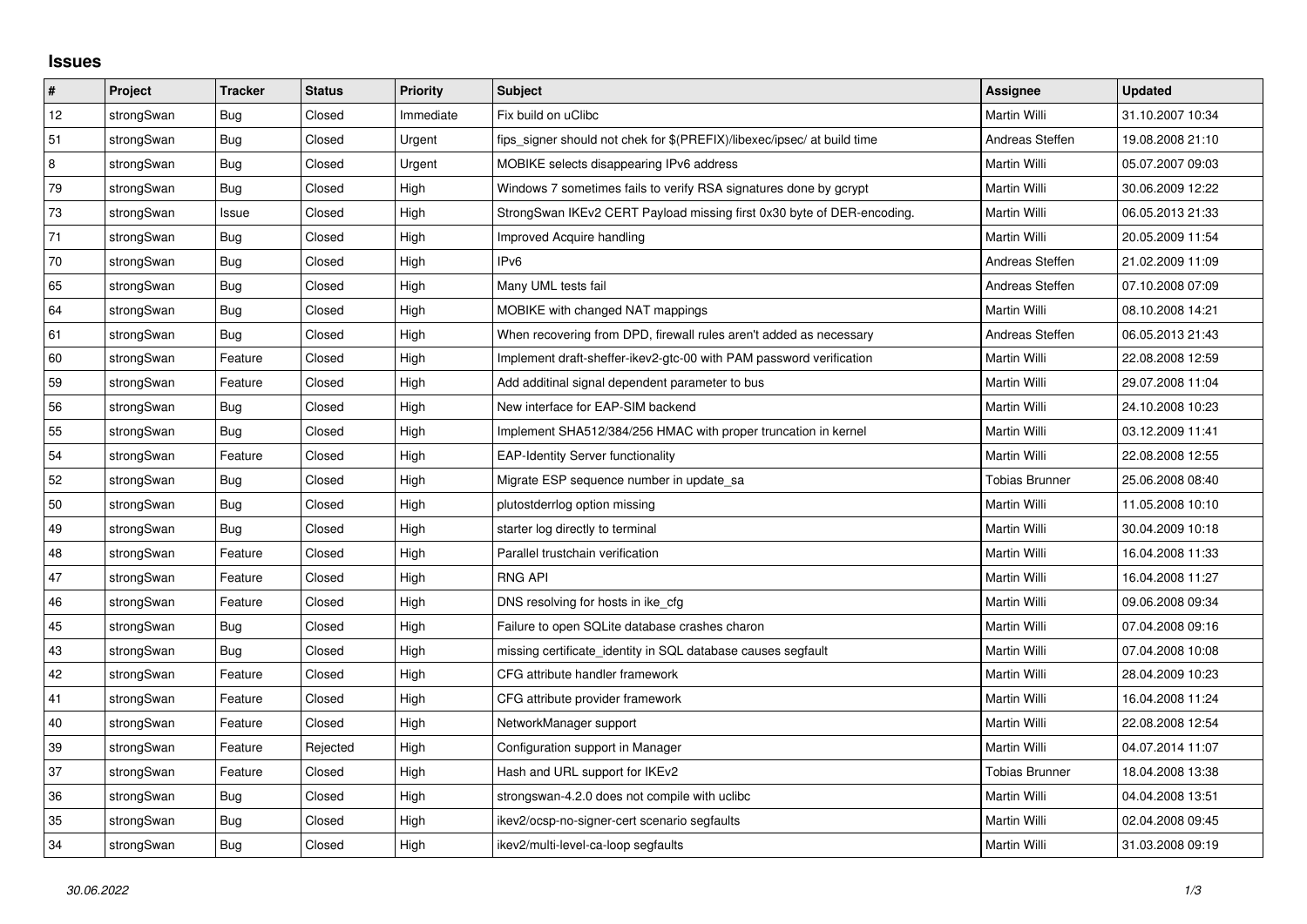| $\vert$ #      | Project    | <b>Tracker</b> | <b>Status</b> | <b>Priority</b> | <b>Subject</b>                                                              | <b>Assignee</b>     | <b>Updated</b>   |
|----------------|------------|----------------|---------------|-----------------|-----------------------------------------------------------------------------|---------------------|------------------|
| 33             | strongSwan | Bug            | Closed        | High            | ikev2/crl-revoked scenario broken                                           | Martin Willi        | 19.03.2008 19:02 |
| 32             | strongSwan | Bug            | Closed        | High            | ikev2/rw-no-idr scenario fails                                              | <b>Martin Willi</b> | 19.03.2008 11:13 |
| 31             | strongSwan | <b>Bug</b>     | Closed        | High            | ikev2/rw-eap-aka-rsa scenario fails                                         | Martin Willi        | 19.03.2008 15:25 |
| 30             | strongSwan | Feature        | Closed        | High            | Certificate caching                                                         | Martin Willi        | 02.04.2008 14:50 |
| 27             | strongSwan | Feature        | Closed        | High            | Create a database API                                                       | Martin Willi        | 19.02.2008 15:16 |
| 26             | strongSwan | <b>Bug</b>     | Closed        | High            | Port all tools to new crypto/credential APIs                                | Martin Willi        | 21.03.2008 18:04 |
| 25             | strongSwan | Feature        | Closed        | High            | alternative crypto implementation                                           | Martin Willi        | 31.05.2008 09:49 |
| 24             | strongSwan | Feature        | Closed        | High            | Update doxygen documentation                                                | Martin Willi        | 22.02.2008 16:07 |
| 22             | strongSwan | Feature        | Closed        | High            | OCSP support                                                                | Martin Willi        | 10.03.2008 18:41 |
| 21             | strongSwan | Feature        | Closed        | High            | CRL support                                                                 | Martin Willi        | 10.03.2008 18:40 |
| 20             | strongSwan | Feature        | Closed        | High            | Pluggable fetcher plugins                                                   | Martin Willi        | 18.02.2008 09:58 |
| 19             | strongSwan | Feature        | Closed        | High            | Include EAP-MD5 into trunk                                                  | Martin Willi        | 13.12.2007 09:48 |
| 18             | strongSwan | Feature        | Closed        | High            | Merge EAP-AKA module into trunk                                             | <b>Martin Willi</b> | 13.12.2007 09:47 |
| 17             | strongSwan | Feature        | Closed        | High            | Pluggable crypto modules                                                    | Martin Willi        | 15.02.2008 09:36 |
| 16             | strongSwan | Feature        | Closed        | High            | Generic plugin architecture                                                 | <b>Martin Willi</b> | 15.02.2008 09:37 |
| 15             | strongSwan | Feature        | Closed        | High            | Implement rauthentication using RFC4478                                     | Martin Willi        | 30.11.2007 14:55 |
| 14             | strongSwan | Feature        | Closed        | High            | Initiate/Terminate IKE SAs                                                  | <b>Martin Willi</b> | 13.11.2007 14:04 |
| 13             | strongSwan | Feature        | Closed        | High            | Implement a modular credential framework                                    | Martin Willi        | 15.02.2008 09:36 |
| 11             | strongSwan | <b>Bug</b>     | Closed        | High            | Show IKE_SA status overview                                                 | Martin Willi        | 31.10.2007 10:29 |
| 10             | strongSwan | <b>Bug</b>     | Closed        | High            | distribution cannot be built because logout.cs template is missing in trunk | Martin Willi        | 18.09.2007 07:43 |
| 7              | strongSwan | Feature        | Closed        | High            | Relational database configurations/credentials                              | Martin Willi        | 02.04.2008 16:30 |
| 6              | strongSwan | Feature        | Closed        | High            | XML based configuration interface: Control                                  | Martin Willi        | 13.11.2007 14:04 |
| 5              | strongSwan | Feature        | Closed        | High            | XML based configuration interface: Status query                             | Martin Willi        | 07.08.2007 08:49 |
| 4              | strongSwan | Feature        | Closed        | High            | XML based configuration interface: Infrastructure                           | Martin Willi        | 02.07.2007 16:30 |
| 3              | strongSwan | Feature        | Closed        | High            | refactoring of thread management                                            | Martin Willi        | 29.06.2007 14:49 |
| $\overline{2}$ | strongSwan | Feature        | Closed        | High            | Complete MOBIKE support                                                     | Martin Willi        | 31.10.2007 10:30 |
|                | strongSwan | Feature        | Closed        | High            | Partial MOBIKE implementation                                               | Martin Willi        | 02.07.2007 16:14 |
| 214            | strongSwan | <b>Bug</b>     | Closed        | Normal          | OS X lacks sem_timedwait                                                    | Martin Willi        | 20.08.2012 17:22 |
| 129            | strongSwan | Feature        | Assigned      | Normal          | Relations between ike/child/peer cfg                                        | Martin Willi        | 06.02.2012 10:50 |
| 128            | strongSwan | Feature        | Closed        | Normal          | Plugin dependencies                                                         | Martin Willi        | 06.02.2012 10:51 |
| 100            | strongSwan | Feature        | Closed        | Normal          | Derive traffic selectors from authentication process                        | Martin Willi        | 23.07.2010 16:53 |
| 78             | strongSwan | Feature        | Closed        | Normal          | Integrity tester for libstrongswan and all plugins.                         | Martin Willi        | 27.06.2009 16:19 |
| 76             | strongSwan | Feature        | Closed        | Normal          | crypto test framework                                                       | Martin Willi        | 12.06.2009 11:31 |